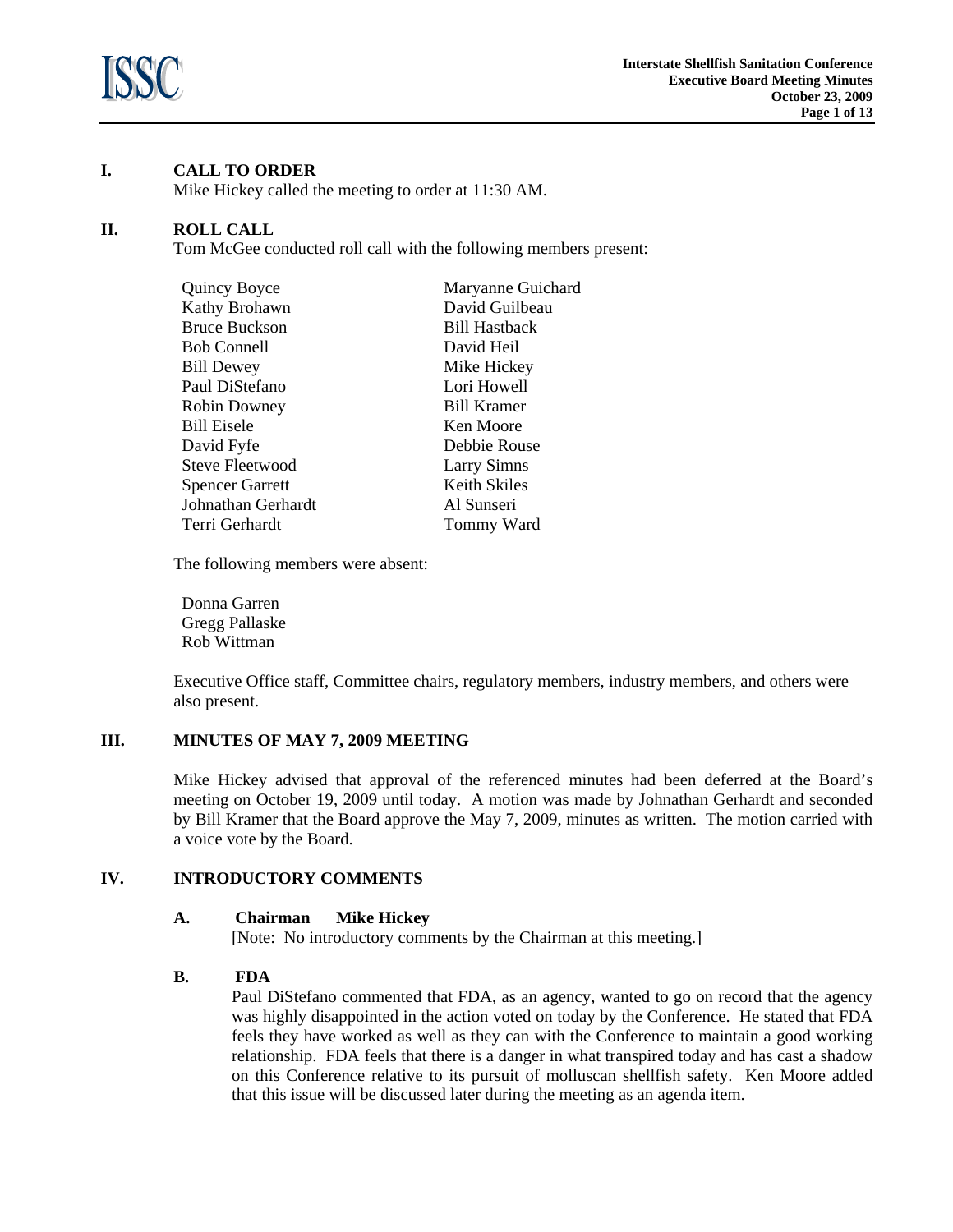

# **C. NMFS**

Spencer Garrett gave a brief update on recent NMFS activities including staffing and the budget situation.

## **D. EPA**

[Note: No introductory comments by Bill Kramer at this meeting.]

## **V. PROGRAM CHAIRMAN'S REPORT**

#### **A. 2009 Executive Board Meetings**

#### **B. 2011 Biennial Meeting**

Ken Moore advised the Board that the Executive Office will begin looking at sites for the Spring Board meeting. The Board will be notified by the Executive Office of possible locations and asked for input. As requested by Spencer Garrett, cost of travel will be considered when selecting a location.

## **VI. COMMITTEE REPORTS**

#### **A. Executive Committee**

#### **1. Grant Updates**

Ken Moore reported on the status of the following grants and the balance of available funds in each. Board members were furnished copies of grant applications and related progress reports. The Board will be receiving a copy of a proposal from the Executive Office outlining some programs that ISSC is going to try to put together to make these monies available to the industry probably with a one-to-one match helping the industry develop types of post harvest technology to further reduce illnesses associated with *Vv*. The programs need to be begin fairly soon. The program will be shared with the Board prior to implementation. No action by the Board was required.

- a. FDA Cooperative Agreement
- b. FDA Carryover Funds
- c. FDA Shellfish Safety Assistance Project
- d. FDA *Vibrio* Illness Reduction Program
- e. Small Conference Grant

#### **2. Financial Statement**

Ken Moore advised that a copy of the ISSC Financial Statement had been distributed to the Board members and in accordance with the ISSC Constitution, Bylaws, and Procedures posted on a bulletin board outside of the ISSC Executive Office. No action by the Board was required.

## **3. 2010 Budget**

 Tom McGee explained to the Board that the 2010 budget reflected eight (8) months of actual revenue and (4) months of projected revenue based on the assumption of a grant award from FDA next year. Spencer Garrett asked that approval of the 2010 budget be deferred until after the Board's executive session. A motion to defer approval of the budget was made by Robin Downey and seconded by Kathy Brohawn. The motion carried with a voice vote by the Board.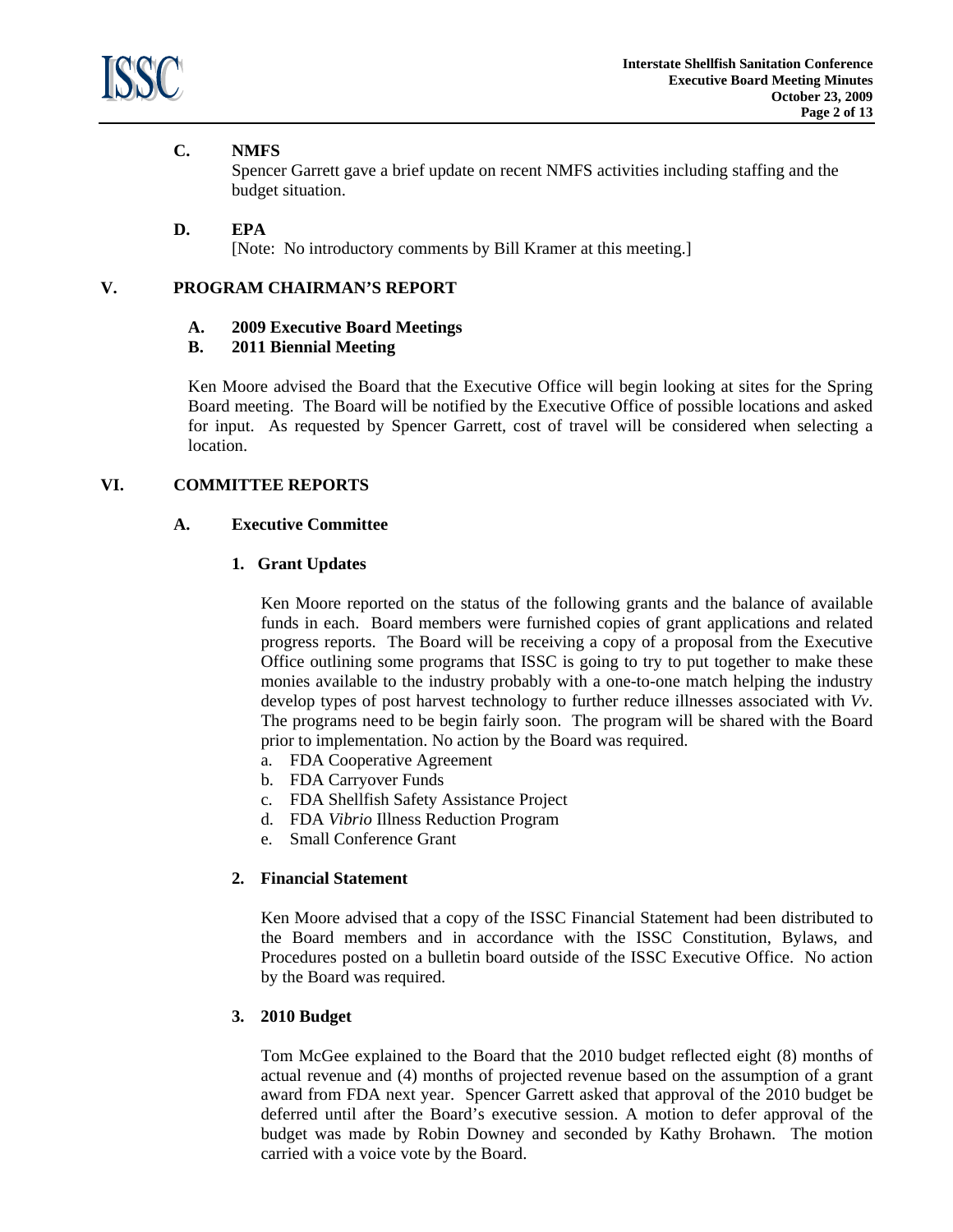[Note: Mike Hickey asked that the record reflect Bill Kramer's request to include the prior year's budget with this item in the future and Robin Downey's request that the budget be submitted to the Board for consideration prior to the meeting if possible.]

# **4. 2010 Membership Fees**

 Ken Moore asked that Board members refer to the 2010 Membership Application furnished in the Board materials. Ken advised that prior approval by the Board to incorporate a two-year individual membership fee into the conference registration fee had worked very well. A motion was made by Johnathan Gerhardt and seconded by David Heil that the Board approve 2010 membership fee of \$60.00 for individuals and \$600.00 for States. The motion carried with a voice vote by the Board.

## **5. 2010 Work Plan**

Ken Moore advised that the 2010 ISSC Work Plan distributed to Board members for review would be effective January 1, 2010. Tom McGee asked for comments from the Board and Ken suggested the Executive Office send an electronic copy to Board members for review and comments within thirty (30) days of receipt. No action required by the Board at this time.

#### **B.** *Vibrio* **Management Committee**

 Due to time constraints, Ken Moore asked that the Board have a discussion under this agenda item as a follow up to Opening Session motion deferred regarding what the Board should do to address the request that FDA made in the Opening Session.

Lori Howell reported that all VMC recommendations were submitted to Task Force II.

A lengthy discussion followed:

Lori Howell: Looking for some definite direction from the Executive Board on what the Board wants the VMC to do next spring and then again next fall when the VMC convenes. FDA asked the VMC to do a number of things, to consider the goal, to consider the effectiveness of the plans when they are implemented, to consider whether or not they will be enforceable even when they are implemented. The VMC will need to evaluate the effectiveness next fall.

Ken Moore: Read portion of the motion discussed at the Monday Board meeting and deferred until today's meeting. "…It was further moved that the Executive Board be directed in its first meeting of the Biennial Meeting to discuss with FDA the impacts and concerns associated with their approach to implementing a reformulated policy on the control of *Vv* and the implications that this action will have on the future relationship between the USFDA and the ISSC.

In the closing session of the General Assembly, Kirk Wiles made a motion that a letter be written. Ken suggested that in that letter the ISSC articulate that the actions that were taken by the Voting Delegates today were not intended to interfere with things FDA had suggested should be cooperatively achieved by FDA and ISSC. The purpose of taking no action on the recommendation to delay the control plan was simply to allow the Gulf States to implement *Vv* controls for the 2010 harvest season. The Conference had spent a lot of time developing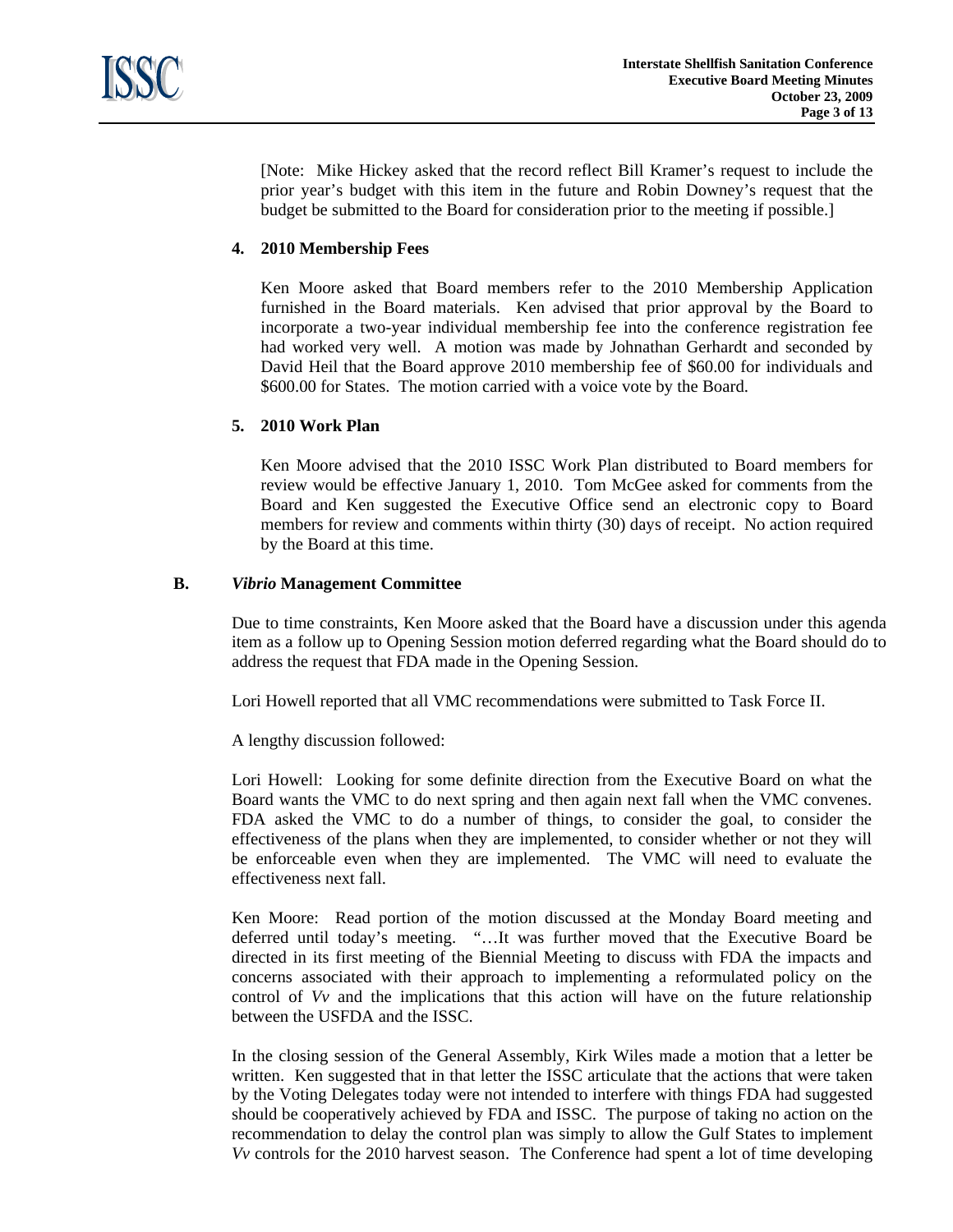these controls. The Voting Delegates felt the Conference should continue its efforts to implement those controls and keep the Plan in place. The Conference felt that to delay action it would give the perception that the Conference never intended to take action.

Kirk Wiles: Last year the Gulf States spent considerable time and resources developing controls to address *Vibrios*. Walking away from those controls would be irresponsible. To hold those controls in conveyance could have a negative public health impact.

Ken Moore: Voting Delegates needed to give some direction to VMC regarding evaluation of the effectiveness of those controls at the end of next year. This evaluation will give the Conference a chance to discuss with FDA the ineffectiveness of controls. There will be opportunity to share the information from the economic assessment regarding the impacts that other controls would have. There is nothing to interfere with the ISSC continuing to work with FDA to determine whether the Conference wants to assist FDA in its reformulation policy on *Vv*.

Paul DiStefano: The change in FDA policy will not go away. FDA was clearly of the understanding that the actions taken by the VMC and accepted by the Task Force would carry through as recommended at the General Assembly. There were significant changes that took place on that floor today.

Ken Moore: Suggested the two things as mutually exclusive – sees these two things working together and would like that expressed in letter to FDA. Letter will clearly acknowledge that we expect FDA to submit a proposal. It will go to VMC for consideration and the Board can appropriately act on it. Discussion was clear that the Voting Delegates were comfortable with VMC and Board making decision instead of a special meeting in 2010. The letter will encourage FDA to submit a proposal as soon as possible. The purpose of the vote was to have controls in place next year to reduce *Vv* illnesses. Conference should be commended for not delaying implementation. Voting Delegates should be applauded for choosing to save lives next year (communicate to FDA).

Maryanne Guichard: Asked again for Board direction to the VMC for spring meeting. Request FDA submit that proposal and have it available at Board meeting. Proposal would be fairly straight forward. There should be a lot of work should have been done on the economic impact study by the Spring Board meeting and the Board can get a report at that time.

Robin Downey: How can economic study go forward without a proposal being submitted by FDA for a special meeting in 2010?

Paul DiStefano: Focus of EIA is not for PHP but to look at the original proposal and that is time temperature implementation.

Ken Moore: Ken said if you want to make a motion to make sure that the economic assessment impact study being conducted covers both FDA's proposal and the impacts that 00-201. The study could compare 60% and 100% PHP. Evaluating impact of PHP 60% versus 100% is just the application of PHP. Complete mandate as suggested by FDA would be 100% application.

The stated motion was so moved by Robin Downey and seconded by David Guilbeau.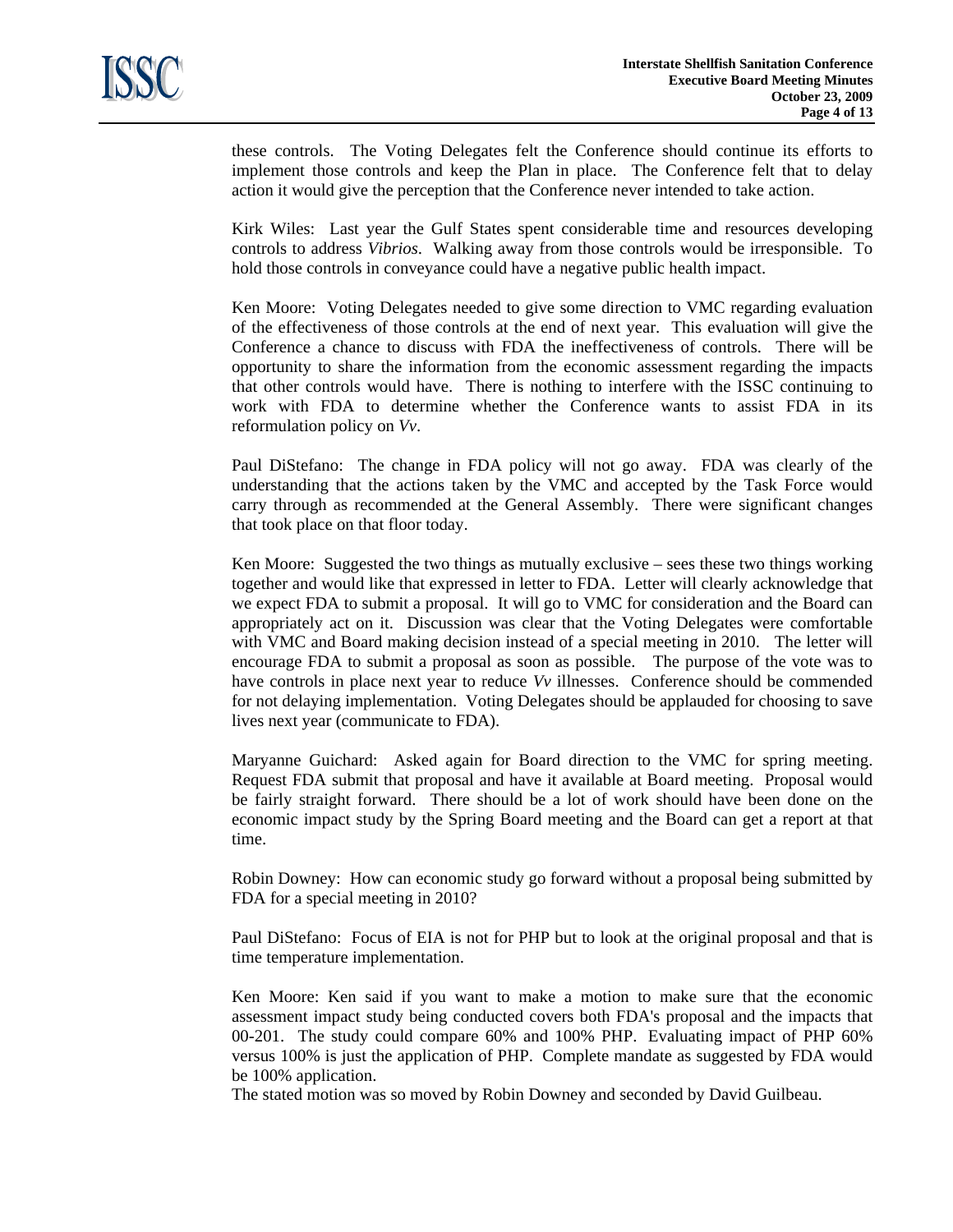

Further discussion followed:

Paul DiStefano: ISSC needs to be clear in the FDA letter what the direction of this Conference will be.

David Fyfe: Requested that the Board review the draft letter prior to sending the letter to FDA.

Robin Downey: Asked that the motion be restated.

Ken Moore: The motion is: Make sure that the economic assessment impact study being conducted will assist both FDA's interest and the Conference's interest relative to the control of Vv.

The motion carried with a voice vote by the Board.

[Note: Spencer Garrett asked that NOAA be provided an opportunity to provide funding assistance for economic assessment study.]

Robin Downey requested that another west coast industry representative be appointed to the Cost Benefit Economic Analysis Workgroup. Ken responded that the Executive Office would take care of adding her recommended person.

- 1. The following items of the *Vibrio* Education Subcommittee report was submitted to the Board:
	- a. Continue its efforts to improve and enhance *Vv* education.
	- b. ISSC Executive Office continues to distribute educational materials as available.
	- c. Request the ISSC Executive Office continue to print *Vv* brochures in English and Spanish and Physician Fact Sheets to provide to states to assist them in their *Vv* education activities.
	- d. Consider effective ways to communicate information to harvesters and dealers regarding risks associated with post harvest growth of *Vibrio parahaemolyticus*.
	- e. ISSC Executive Office will develop video and brochures when funds are available.
	- f. Request the ISSC Executive Office continue to print *Vv* brochures in English and Spanish and Physician Fact Sheets to provide to states to assist them in their *Vv* education activities.
	- g. The Vibrio Education Subcommittee will develop a new work plan when they receive direction from the Vibrio Management Committee.
- 2. *Vv* Illness Review Subcommittee

 Lori Howell advised that the Subcommittee recommended that the findings of the *Vibrio vulnificus* Illness Review Subcommittee be accepted. The Subcommittee found that 17 cases in 2007 met the criteria and 13 cases in 2008 met the criteria. After adjusting for population changes, the illness rate reduction was calculated to be 35.2% from the baseline period.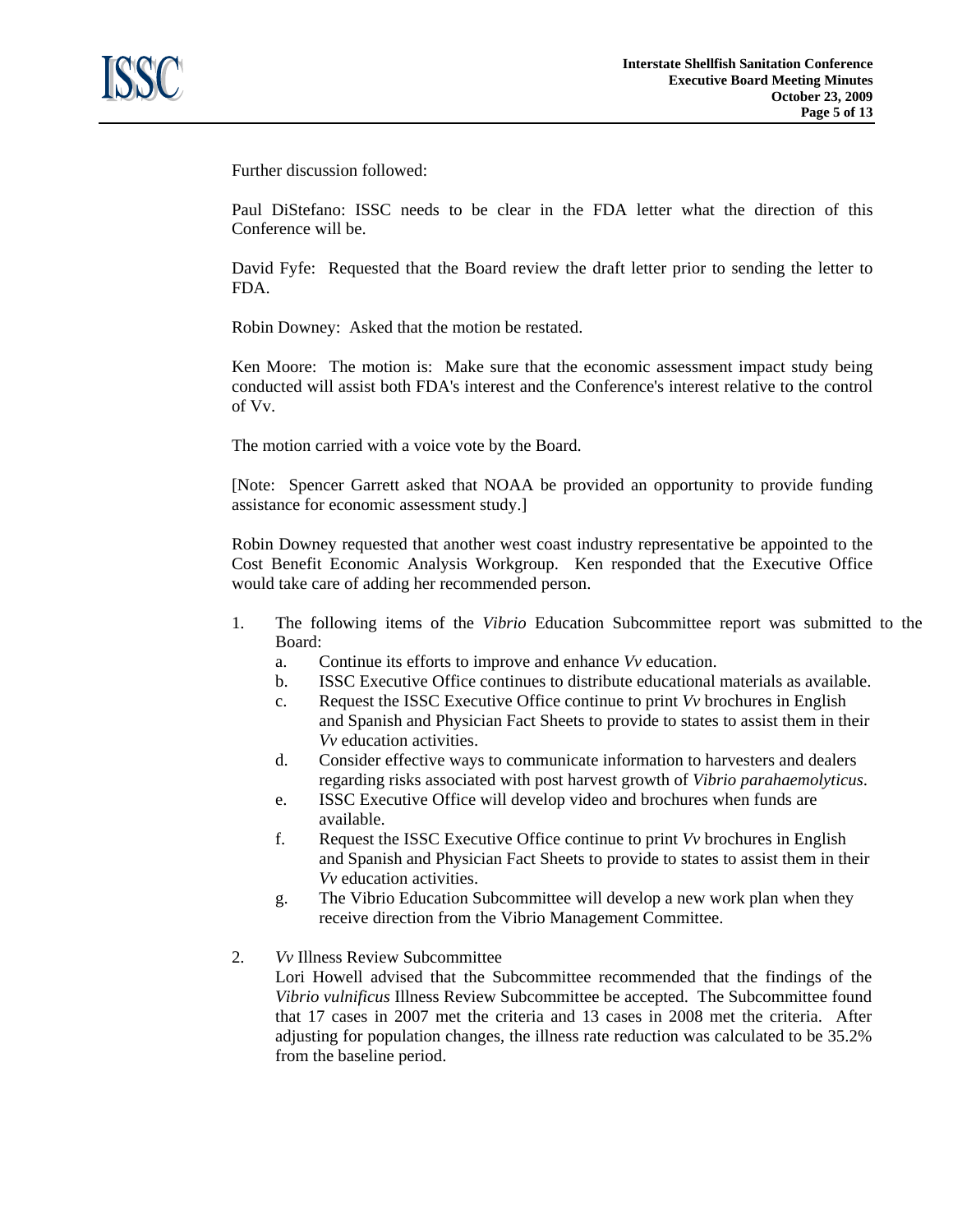

# **C. Education Committee**

 Ken Moore advised the Board that there is overlap between the Education Committee and the *Vibrio* Education Subcommittee and recommended merging the *Vibrio* Education Subcommittee with the Education Committee. There were no objections from the Board.

Other recommendations for consideration were as follows:

- 1. Expand ISSC website to include links to Biotoxin websites (WHOI, UFL, NOS)
- 2. Add to ISSC website links to MOUs with foreign countries.
- 3. Use Twitter, UTube and other new communication technologies to educate.
- 4. For future committee meetings investigate use of "GOTOMEETING" "WEBINAR", "POLICOM".
- 5. To reach processors, dealers, distributors give presentation and share booth (NOAA or FDA) at Boston Seafood Show.
- 6. Survey dealers, processors and regulators to find out what kind of educational materials they need/want.
- 7. Consider a "Shellfish School" similar to Florida Oyster School as an educational tool.

8. Suggest states require education for certification (Maine example).

No action was taken by the Board.

## **D. Biotoxin Committee**

Keith Skiles presented the Biotoxin Committee report and recommendations to the Board. The Committee recommended that they continue to provide guidance and recommendations to the ISSC Executive Board concerning Biotoxin issues. The Committee feels that more areas could be harvested if improved rapid detection methods for biotoxins were available for use in Biotoxin control programs. Promising new methods for rapid detection of biotoxins are being developed that may be very helpful to managers of Biotoxin control programs. There continues to be a need for new laboratory methods for Biotoxin analysis into the NSSP. The Committee also recommended that the Committee continue support for the evaluation and incorporation of new laboratory methods for Biotoxin analysis into the NSSP. The Committee will provide a summary of current Biotoxin information for posting on the ISSC Website and a compiled list of web links will be provided to the Executive Office for incorporation into the ISSC website. These recommendations did not require any action by the Board.

## **E. Foreign Relations Committee**

 David Fyfe presented the Foreign Relations Committee report to the Board. The Committee recommended that the Board request information from FDA on the status of a special agreement with New Zealand. A motion was made by David Heil and seconded by Bill Hastback that the Board request this information from FDA and relay to the Foreign Relations Committee. The motion carried with a voice vote by the Board. The Committee requested an update on the status of Proposal 07-303. Ken Moore advised that this proposal had been discussed in Task Force III and explained that action had been delayed due to more pressing matters. Ken said that a report will be provided to the Board at the 2010 Spring Board meeting.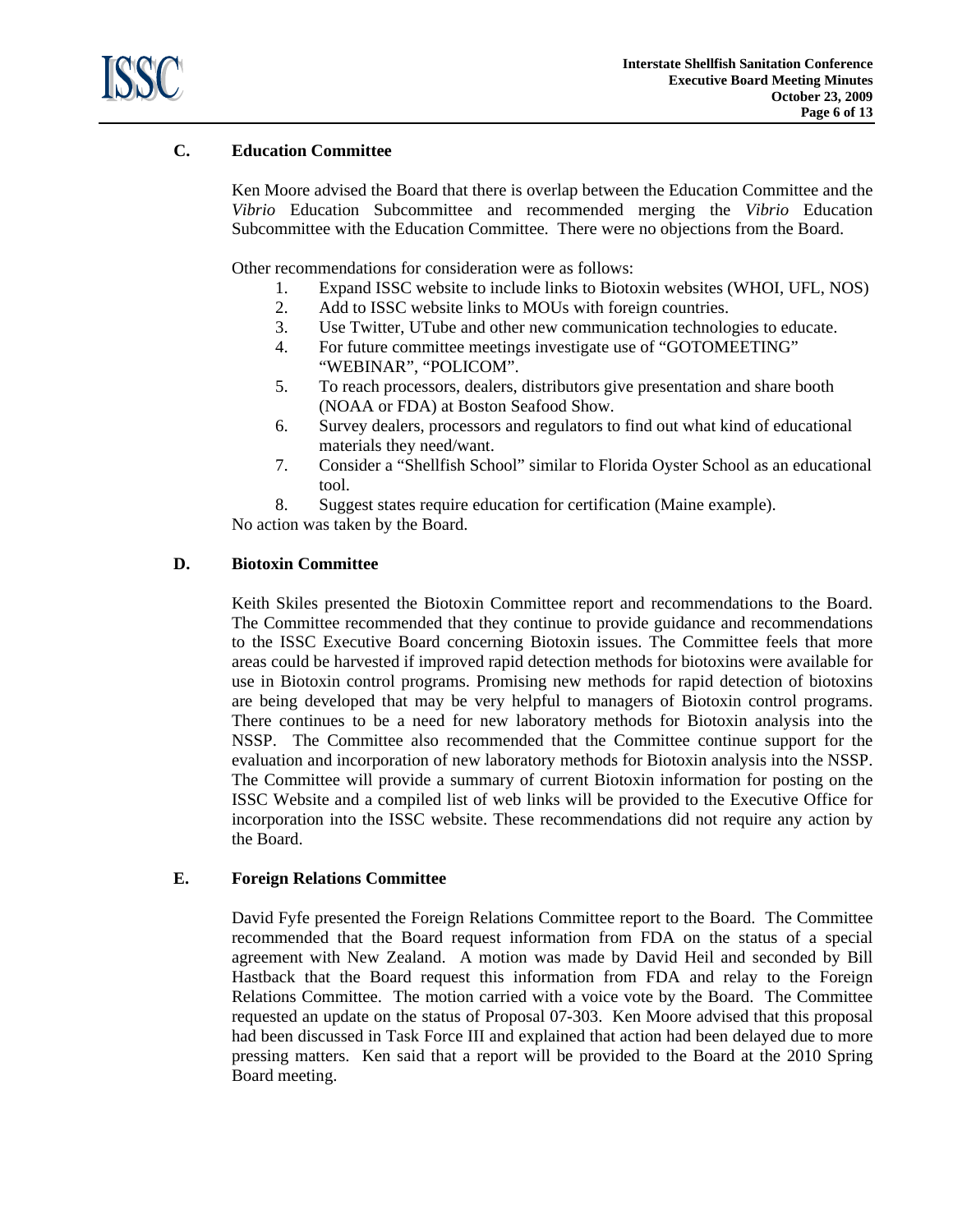

# **F. Communications Committee**

Bob Connell presented the Communications Committee report to the Board as information. Bob reported that the Committee will continue to implement ongoing activities from previous committee assignments including development and distribution of a description of ISSC communication capabilities. He said the ISSC web site provides a complete description of the Conference's communication capabilities. The Committee recommended that the Executive Office post a message on the ISSC web site stating that if your name is not listed on the membership list, then check with the Executive Office regarding the status of your account. The Committee also recommends that a copy of the receipt for payment be sent directly to the member's email address. The Committee also recommended that the ISSC Executive Office explore options for committees to collaborate online with presentations and document editing.

## **G. Import Assessment Committee**

Ken Moore presented the Import Assessment Committee report. Ken said the Committee will continue its efforts in identifying effective steps for addressing concerns associated with shellfish imported from non-MOU countries. The Committee discussed ways to continue communicating with each other and with FDA to keep abreast of import issues that affect various states. Several members expressed concern regarding importers ability to continue to bring in product from non-MOU countries. FDA indicated that the Food Safety Enhancement Act (HR 2749) would give FDA more ability to monitor and reject imports that affect public health. No action required by the Board.

## **H. Laboratory Methods Review Committee**

 Ken Moore advised that all of the Laboratory Methods Review Committee recommendations had been addressed by the task forces. He said there was no action before the board associated with any recommendations of the Committee.

## **I. Laboratory Quality Assurance Committee**

Ken Moore advised that the Committee had several items that required Board action.

- 1. The Committee recommended that the ISSC Executive Board appoint a workgroup to review the current format of the checklists on the ISSC Website and that the workgroup report their findings to the Laboratory Quality Assurance Committee via email and conference calls which will be coordinated by the ISSC Executive Office. The Committee will report to the Executive Board with revisions to the checklists posted on the website. A motion to approve the recommendation was made by David Heil and seconded by Bill Hastback. The motion carried with a voice vote by the Board.
- 2. The Committee recommended that the ISSC Executive Board charge the Committee to review the SLV Protocol for Acceptance of a New Method for compliance with quality assurance requirements and specifically when a developer of a newly accepted method by the ISSC is required to submit a checklist for the method to the Laboratory Quality Assurance Committee for review. A motion to approve the recommendation was made by Lori Howell and seconded by Maryanne Guichard. The motion carried with a voice vote by the Board.
- 3. The Committee recommended that the ISSC Executive Office make available on the ISSC website the step-by-step procedures for newly accepted lab methods for use in the NSSP. Ken said that the Executive Office would need to have discussions with the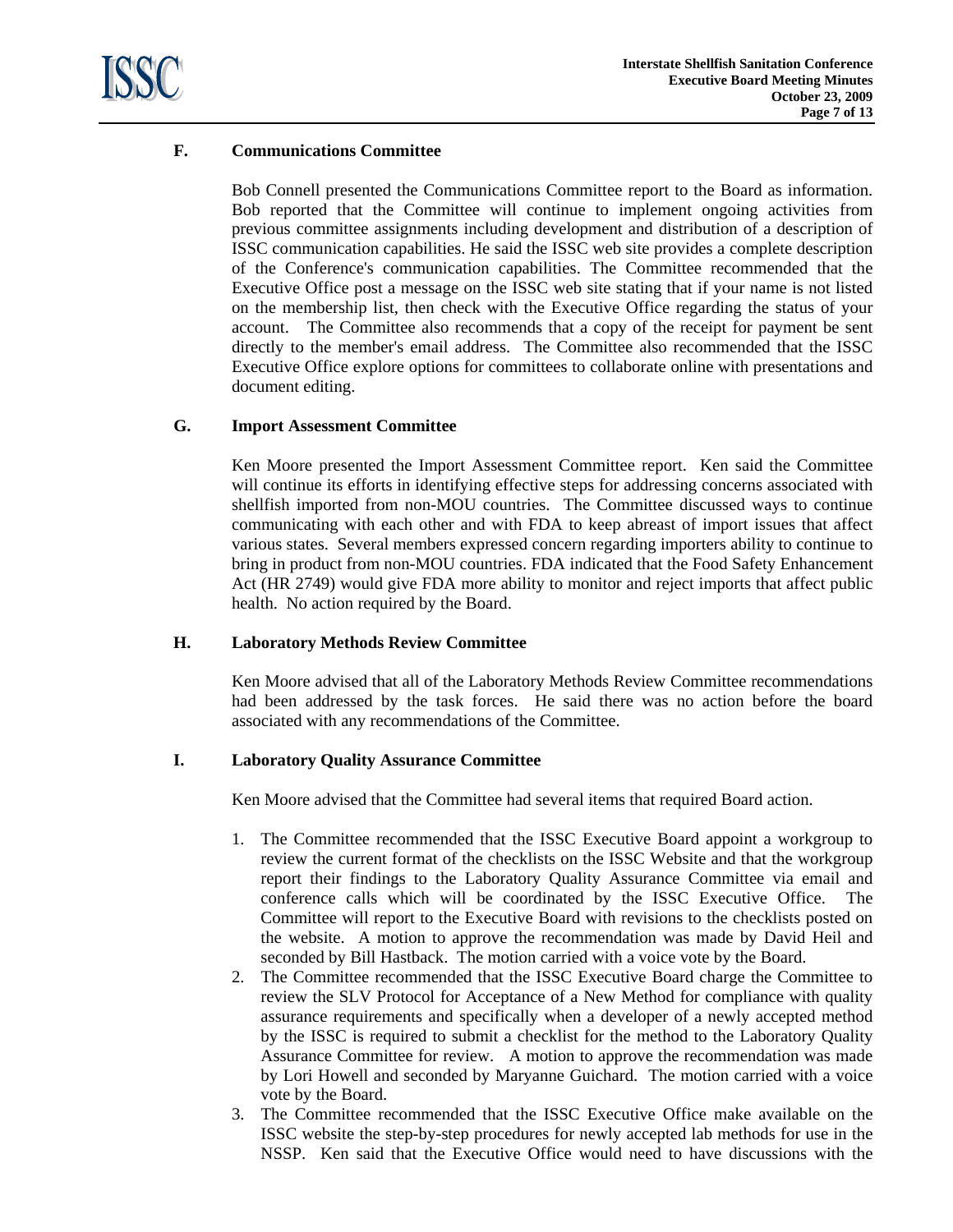

Committee on how to best accomplish this task. A report will be presented to the Board at the 2010 spring meeting.

4. The Committee recommended the Laboratory Quality Assurance Committee become a subcommittee of the Laboratory Methods Review Committee. A motion to approve the recommendation was made by Maryanne Guichard and seconded by Lori Howell. The motion carried with a voice vote by the Board.

## **J. Patrol Committee**

Bruce Buckson reported to the Board that the Patrol Committee discussed several items and identified the following issues that could potentially impact the NSSP or should be brought to the attention of the Executive Board.

- 1. Shellfish Gardening The Patrol Committee is not recommending any changes to the Model Ordinance. The Patrol Committee recommended this issue be highlighted as an emerging issue which could have fiscal impacts on the patrol authority and requested funding source recommendations. It also recommends that the Education Committee consider this issue.
- 1. Pre-dawn harvest of shellfish in the Gulf of Mexico The Patrol Committee did not recommend any changes to the Model Ordinance. The Patrol Committee recommended this issue be highlighted as an emerging issue which could have fiscal impacts on the patrol authority and requested funding source recommendations.
- 2. Budget cuts and shortfalls The Patrol Committee thought it important to advise the Executive Board of the potential reduction of enforcement capabilities as a result of budget cuts and shortfalls.
- 3. 2009 PEER Review and discussion The Patrol Committee acknowledged the success of the coordinated effort to use consistent patrol evaluation criteria.
- 4. Budget cuts and shortfalls / ISSC attendance The Patrol Committee recognized that some members were not able to attend due to state budget constraints. Several members of the Patrol Committee did take advantage of the ISSC's funding assistance to attend the meeting and the committee hopes such funding assistance will be available in the future.
- 5. Vessel Monitoring Systems (VMS) The Patrol Committee informed the Executive Board of this enforcement tool for maintaining compliance with shellfish regulations. Several states are implementing regulations mandating the use of VMS in certain situations. It is important to understand implementation of a VMS is costly.

#### **K. Research Guidance Committee**

Rob Rheault reported that the Committee had been tasked with ranking the following proposals and estimating the cost for each.

- 1. No. 07-200 ~\$50,000
- 2. No. 05-202 approximately 50% more than the 2001 economic impact study. This will be addressed by Economic Impact Analysis Work Group.
- 3. No. 05-203 approximately same as 2001 economic impact study. This will be addressed by Economic Impact Analysis Work Group
- 4. No. 05-201 has no merit and is too expensive.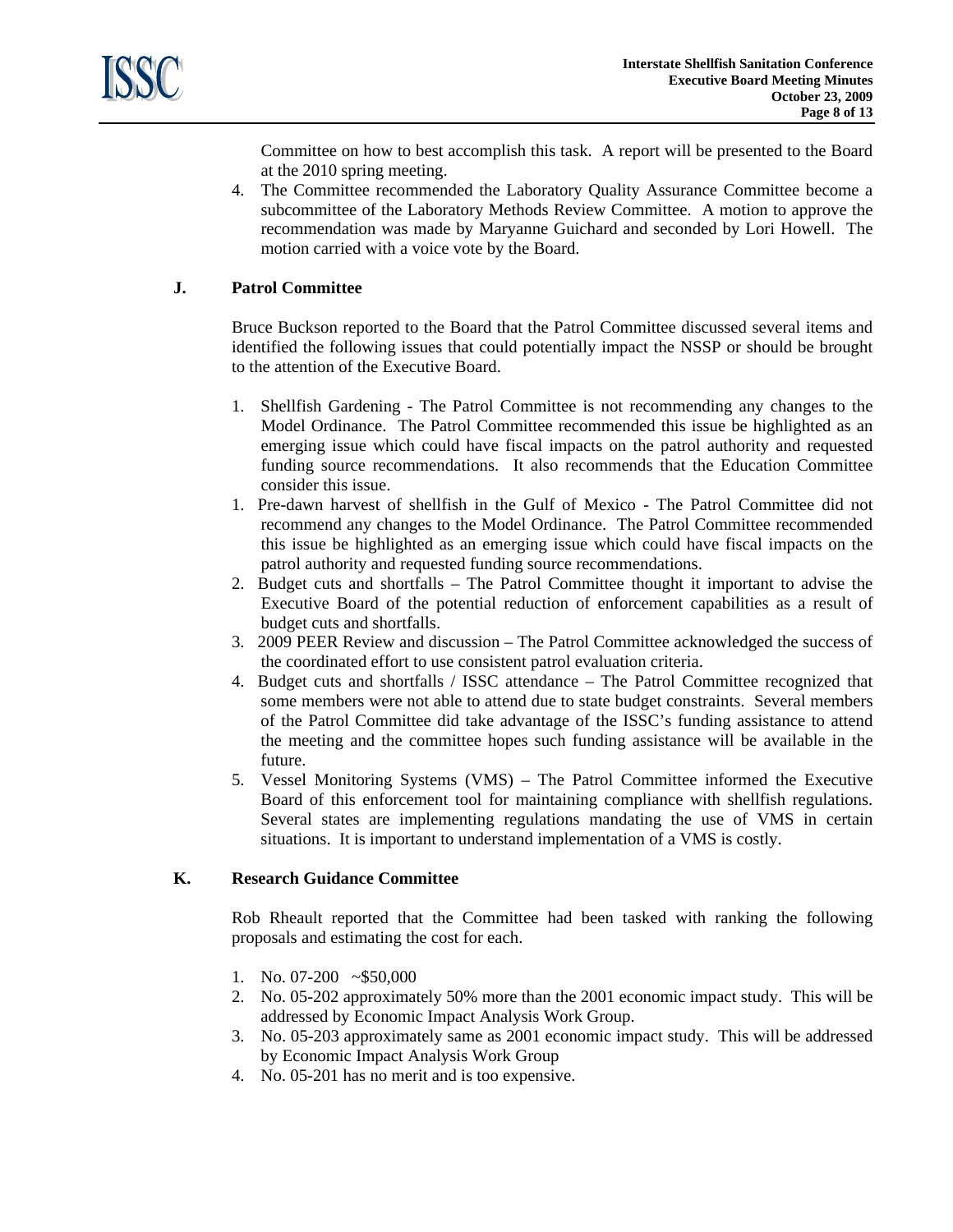

The Committee discussed other research priorities to consider:

- 1. Basic research to look at host response relationships with viruses/bacteria and mechanisms of binding and sequestration.
- 2. Need for tools to differentiate virulent from benign strains and to identify environmental cues that cause toxin production of *Vv* and *Vp*.

Ken Moore advised that the Executive Office will be making recommendations to the Board about how to best use the monies available in the area of *vulnificus* and will consider the Committee's rankings. A proposal will be submitted to the Executive Board for approval. The approximate amount of funding that needs to be utilized prior to August 31, 2010 is \$90- \$120,000.

## **L. Shellfish Restoration Committee**

 Dot Leonard presented the Committee report to the Board. The Committee recommended that the ISSC consider working with restoration practitioners to develop a set of best practices to guide restoration efforts and provide public notice education. The Committee should act as advisors to the project.

 Dot advised that there is still need for public health education for shellfish gardeners and restoration groups and the Committee requests that the ISSC develop educational materials about potential public health concerns for states involved in shellfish gardening and restoration. Following discussion, a motion was made by Maryanne Guichard and seconded by Lori Howell to form a workgroup to compile existing material and make that material available to Committee for consolidation into one document. Ken said the ISSC could be a repository for the collection of these materials. The motion carried with a voice vote by the Board.

 Dot Leonard requested the Executive Board approve sponsorship (\$1,000) of the International Conference on Shellfish Restoration that will take place in Charleston, SC during November 17 - 20, 2010. The 2010 budget should be amended to reflect this allocation. A motion to approve the request was made by Maryanne Guichard and seconded by Spencer Garrett. The motion carried with a voice vote by the Board.

 Dot will furnish PDF versions of the presentations given to the Shellfish Restoration Committee for posting on the ISSC web site.

## **M. Use of Press Committee**

Mike Hickey presented the Use of Press Committee report to the Board. Mike advised that the Committee felt that protocols for recalls and outbreaks should be handled separately as 21 CFR 7.42 and 7.50 provides guidance on procedures to be followed in recalls but not outbreaks. A procedure for out breaks should be developed and included in the Guide. The committee will work to complete use of press protocols for inclusion in the recall guidance. The protocols should include consideration of the items listed in the Committee report on issues that should be considered by a state or federal agency on the use of the press during a recall. The Committee recommended that the Conference develop protocols that differentiate between recalls and outbreaks. A motion was made by Al Sunseri and seconded by Robin Downey that the Board approve this recommendation. The motion carried with a voice vote by the Board.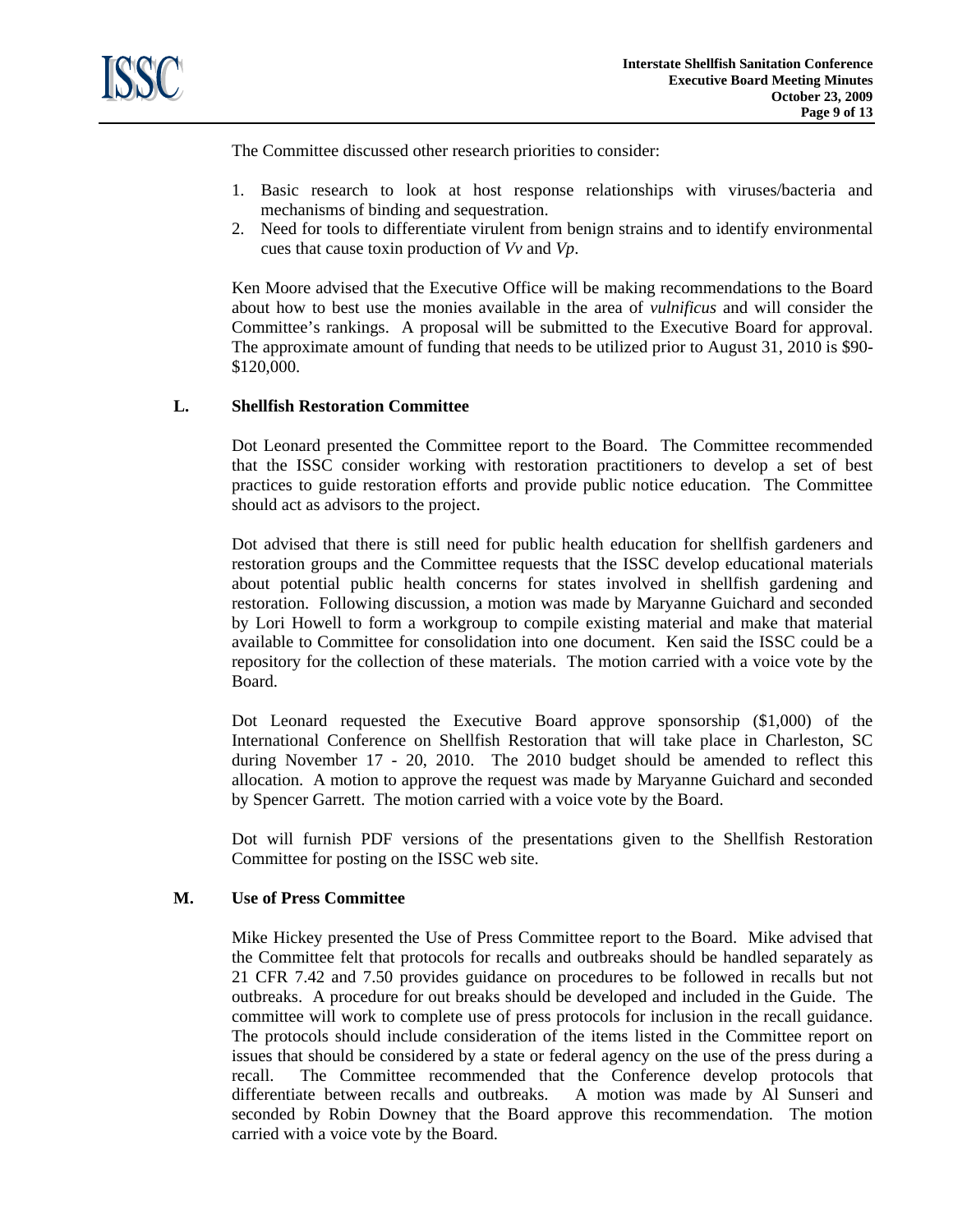

[Note: The ISSC Executive Office will furnish the presentations presented at the Use of Press meeting with FDA in Washington, DC in March 2008 to members of the Committee.]

## **VII. OLD BUSINESS**

# **A. FDA Oyster Retail Study**

 Paul DiStefano advised that the FDA Oyster Retail Study report is under final review within FDA. Ken Moore advised that the Executive Office, at the request of FDA, had furnished a copy of the report to Board members for comment. Ken said he had discussed comments received with Andy DePaola during a conference call and the comments were incorporated into the report. Paul said that the intent after all internal review will be for FDA to publish the report in a scientific journal. [Note: Email new Board members a copy of the draft report.]

## **B. California Regulations**

 Ken Moore advised that the ISSC continues to communicate with the State of California. California has indicated they are moving forward in changing their regulations for *Vv* validation standards from <3 MPN to <30 MPN.

## **C. Pre-Dawn Harvesting Letters to States**

Ken Moore advised that a pre-dawn harvesting letter had been sent to the Gulf States several of the States responding. Ken said that pre-dawn harvesting letter responses will be shared with the VMC. [Note: Share Louisiana response to pre-dawn harvesting letter with Al Sunseri.]

## **D. FDA Report on EU Audit**

Paul DiStefano shared the FDA response letter to EU Audit. He said the EU identified 6 areas of concern. FDA received a letter last week from the EU indicating the FDA response provided was not sufficient to comply with directives related to the six (6) items identified. At the end of this year product from the US will not be recognized for acceptance in the EU. Paul will update the Board on future discussions and correspondence.

## **VIII. OTHER INFORMATION**

#### **A. International Conference on Shellfish Restoration**

 Dot Leonard presented background information on the International Conference on Shellfish Restoration Society and recommended that the ISSC become a member and provide representation to this organization. After further discussion, a motion was made by Lori Howell that the Board read the ICSR Constitution and Bylaws and put this on the agenda for the 2010 Spring Board meeting for further discussion. The motion was seconded by Maryanne Guichard and carried with a voice vote by the Board.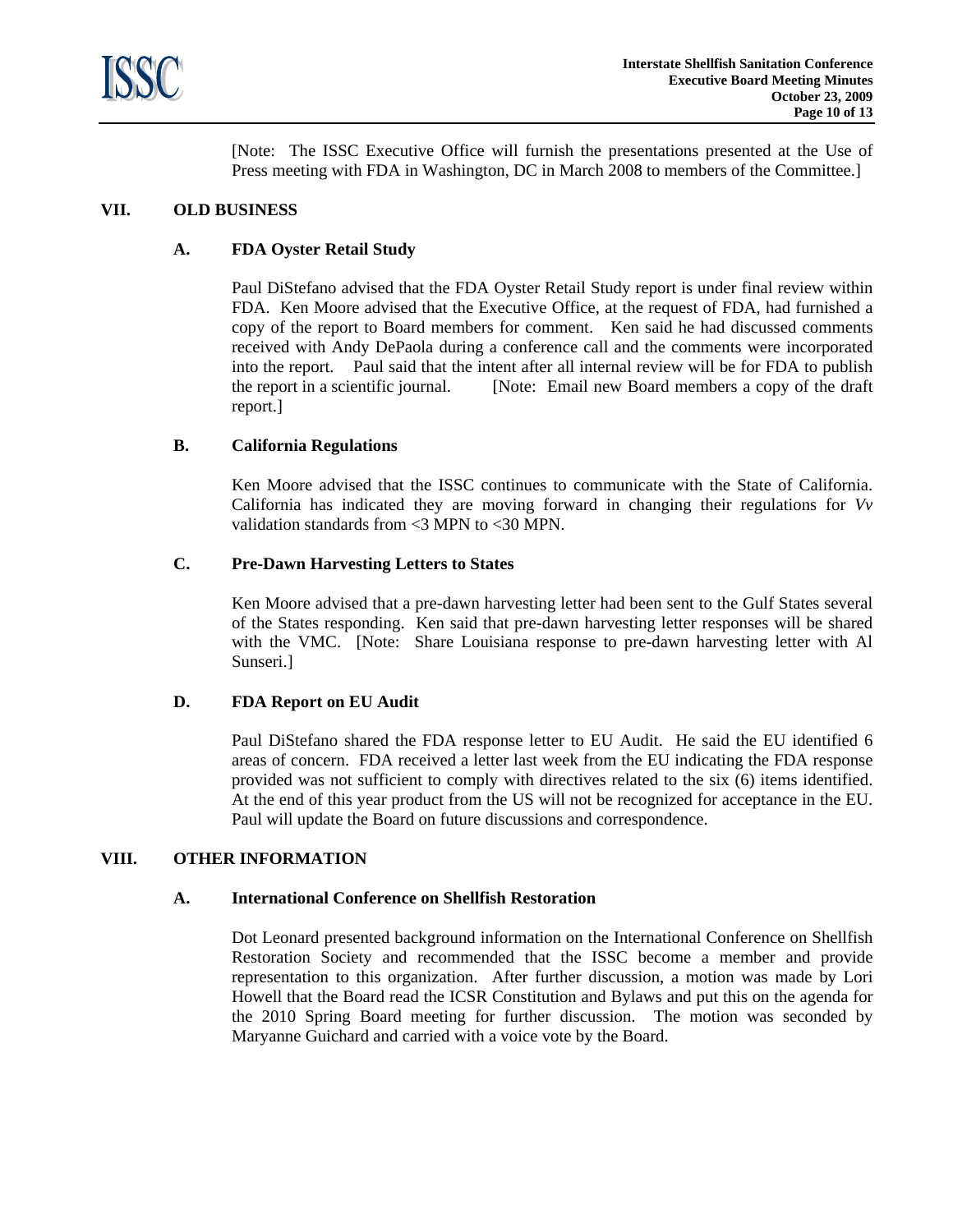

## **IX. NEW BUSINESS**

## **A. Proposals**

## **1. Proposal No. 05-100** *Vv* **Risk Management Plan for Oysters Exemption**

Following discussion, a motion was made by Maryanne Guichard and seconded by Terri Gerhardt to send Proposal 05-100 to the *Vibrio* Management Committee. The *Vibrio* Management Committee will be asked to hold a conference call within the next 30 days to identify the types of information needed and who best can acquire that data. The motion carried with a voice vote by the Board.

# **2. Proposal No. 05-113 Recommendation No. 4 Checklist MSC**

 Ken Moore advised that the action recommended by the Laboratory Quality Assurance Committee is the same action taken earlier by the Board and no further action is required.

# **3. Proposal No. 07-107 Action Levels, Tolerances and Guidance Levels**

 In response to discussion, Kathy Brohawn advised that Task Force I did not adopt the recommendations of the Chemical Contamination Committee. The Task Force adopted the proposal as submitted and no further action was required by the Board.

## **4. Proposal No. 03-204 Shellstock Tagging of Wet Stored Shellstock**

 Ken Moore asked if it was the Board's intent that the Executive Director write a letter to FDA requesting FDA investigate the similarities and differences between US and other countries' systems for labeling wet stored shellfish and determine whether the differences between the systems place US firms at a competitive disadvantage. The letter will also ask FDA to report back to the Conference and include time lines for changes to approach. A motion to approve was made by Maryanne Guichard and seconded by David Guilbeau. The motion carried with a voice vote by the Board.

# **5. Proposal No. 09-214 Appoint Committee Time-Temperature Monitoring Devices**

 Ken Moore explained that this proposal requested that ISSC create an education committee with the purpose of establishing criteria, plus research and review of suitable time-temperature devices to adequately monitor the temperature of shellstock during shipping. As proposed the educational committee would also post and maintain a clearinghouse showing potential time-temperature monitoring devices on the ISSC website. Ken asked if this would be a project requiring ISSC resources to study different time-temperature monitoring devices. Ken suggested the Board appoint a committee and direct the committee to review this proposal and make specific recommendations regarding how the ISSC should go about addressing the proposal. A motion to adopt Ken's recommendation was made by Maryanne Guichard and seconded by Johnathan Gerhardt. The motion carried with a voice vote by the Board.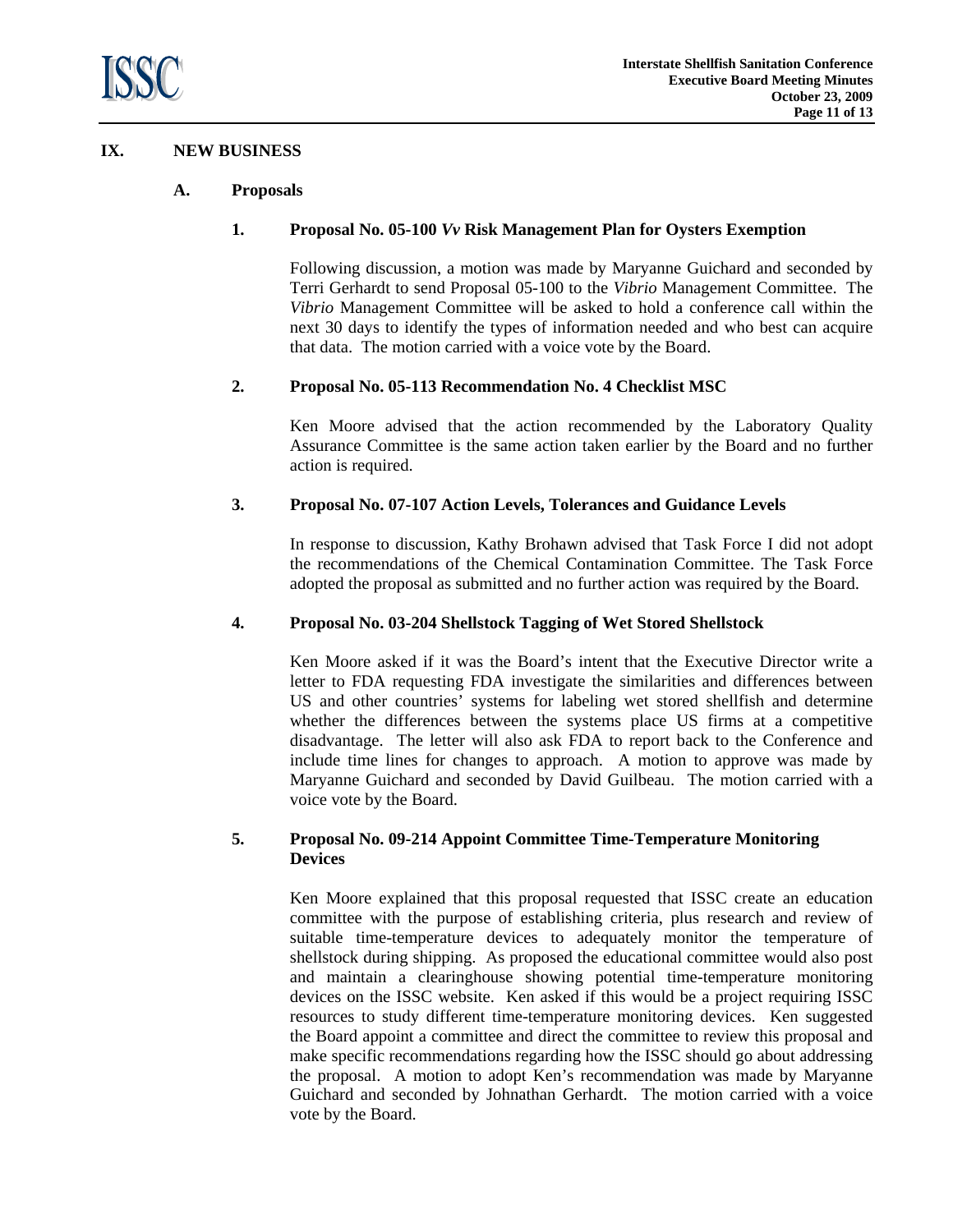

# **6. Proposal No. 07-303 Guidance on Equivalence Criteria for Food**

Ken Moore reported to the Board that the intent of the Executive Office is to have discussions with FDA on how the ISSC can best assist FDA with this effort and a report will be submitted to the Board at the 2010 spring meeting. No action required by the Board.

#### **7. Proposal No. 07-305 Press Releases**

Ken Moore advised that action taken earlier by the Board on the Use of Press Committee report had addressed this proposal. No action required by the Board.

## **8. Resolution No. 09-001 Educational Outreach Common Carrier Association**

A motion was made by Maryanne Guichard that Resolution 09-001 be handled by the same committee appointed to address Proposal 09-214. The motion was seconded by Johnathan Gerhardt and passed with a voice vote by the Board.

# **B. Executive Board Officer Election**

 Bill Eisele, Chair of the Nominating Committee, made a motion nominating Mike Hickey as Chair and Keith Skiles as Vice Chair of the ISSC Executive Board for another term. The motion was seconded by Maryanne Guichard and carried with a voice vote by the Board.

#### **C. Other New Business**

 Al Sunseri made a request that a draft of Board minutes be furnished to Board members for review at least thirty (30) days prior to the Board meeting as well as a draft agenda for the upcoming meeting.

Paul DiStefano advised the Board that he had received a request for a transcript of the Opening General Assembly session and asked how this would be handled. Ken Moore responded that requests would be honored in a manner to be determined. A motion was made by Maryanne Guichard to have a recording available in appropriate format for the Opening General Assembly and a written transcript and/or recording for the Closing General Assembly. The motion was seconded by Al Sunseri and carried with a voice vote by the Board.

# **X. EXECUTIVE SESSION**

The Chair entertained a motion made by Maryanne Guichard and seconded by Paul DiStefano that the Board go into Executive Session. The motion carried with a voice vote by the Board. A motion was made by Maryanne Guichard and seconded by Paul DiStefano that the Board reconvenes in Open Session. The motion carried with a voice vote.

## **A. PICC Law Suit**

 The Executive Board received an update on the PICC legal matter and no action was required.